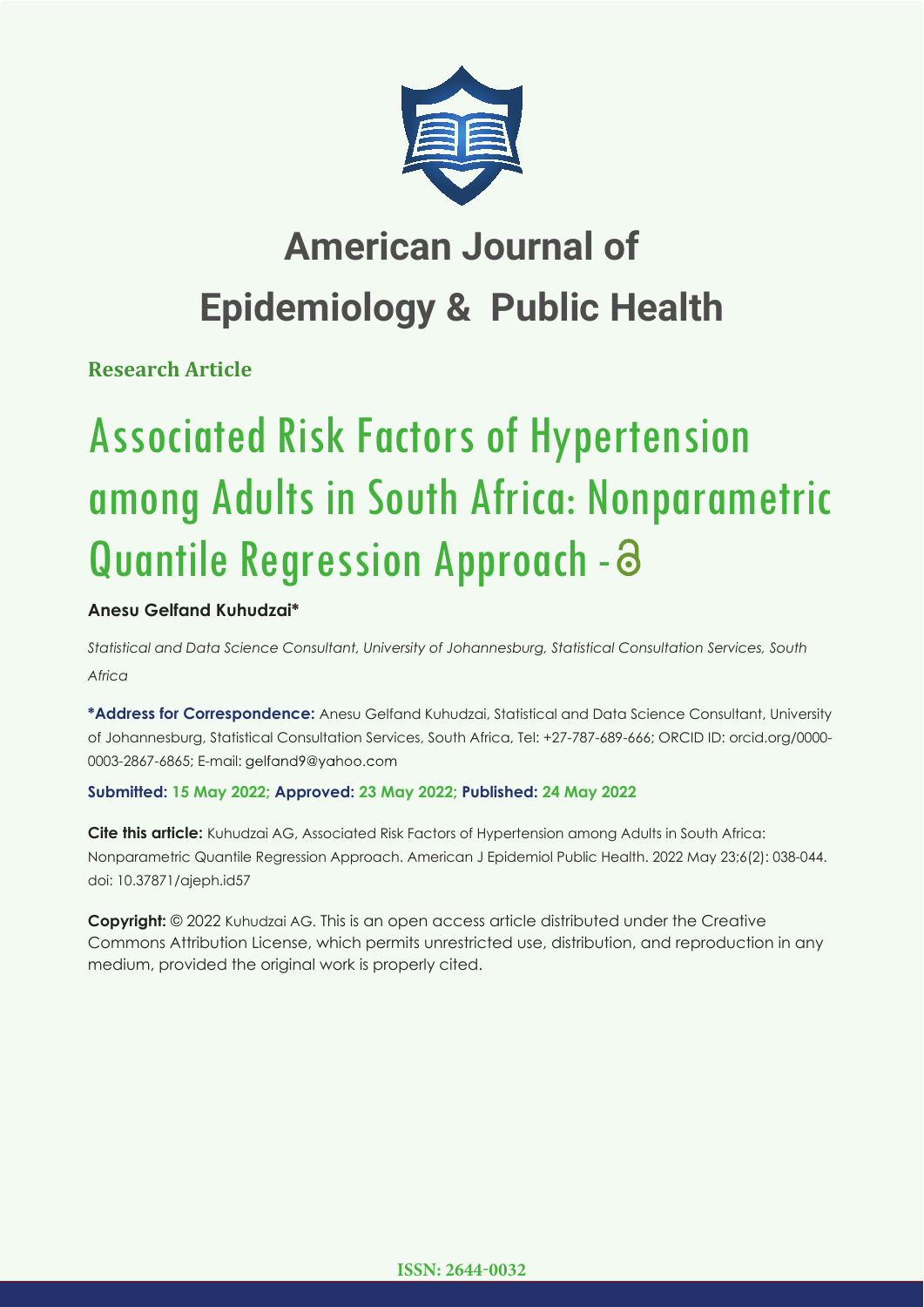# **ABSTRACT**

This paper presents the application of nonparametric quantile regression approach to quantile regression in order to investigate the associated risk factors of hypertension among adults in South Africa. To estimate the partially linear quantile models, the pivotal method of inference based on the orthogonal polynomial basis with five knots at the (0.1, 0.25, 0.5, 0.75, 0.95) quantiles were considered. The factors found to be associated with both Systolic Blood Pressure (SBP) and Diastolic Blood Pressure (DBP) across all quantiles were age, Body Mass Index (BMI) and gender. Race, highest education, smoking, alcohol consumption and health status were significantly associated with both SBP and DBP for part of the quantiles. Suggesting that these are risk factors associated with a higher likelihood of developing essential hypertension in South Africa.

**Keywords:** Nonparametric quantile regression; Hypertension; Systolic blood pressure; Diastolic blood pressure; South Africa

## **INTRODUCTION**

Globally, hypertension is becoming a public health issue leading to a high risk for death and disability [1]. Hypertension accounts for approximately 9.4 million deaths globally every year [2]. A recent study by [3] revealed that the prevalence of hypertension and associated cardiovascular diseases in sub-Saharan Africa is increasing at an alarming rate.

In Sub-Saharan Africa, South Africa is one of the countries experiencing an exponential increase in raised blood pressure attributable to both non-modifiable and modifiable risk factors [3,4]. Despite the high prevalence rates of hypertension in South Africa, very few large studies on hypertension in South Africa are available.

To curb hypertension in South Africa with right set of interventions, the government, policy makers and ordinary people may need to understand the complete effect of different determinants of high blood pressure. In such a scenario, quantile regression has emerged as a useful tool to estimate effects of predictors at different points of the distribution of the dependent variable [5]. By conducting inference along the full distribution of Systolic Blood Pressure (SBP) and Diastolic Blood Pressure (DBP), it is possible to examine how blood pressure risk factors affects individuals most at risk for hypertension.

On their recommendations for future work highlighted that nonparametric approach to quantile regression will be a useful contribution in the field of conditional quantile estimation [6]. Hence, the main objective of this paper is to utilise nonparametric quantile regression in order to explore the impact of blood pressure risk factors on different quantiles of blood pressure's distribution. "Nonparametric quantile regression relaxes the usual assumption of linearity and enables exploration of data more flexibly, uncovering structure in the data that might otherwise be missed by classical quantile regression" [7].

# **MATERIALS AND METHODS**

This section presents the theoretical models, the data, variables and data analysis techniques applied in this paper.

#### **Nonparametric quantile regression**

Nonparametric quantile regression has emerged as another worthwhile approach to quantile regression, in order to avoid restrictive parametric assumption. Nonparametric quantile regression methods developed by [8] are meant to estimate and make inference on conditional quantile models.

Let *Y* be a dependent variable of interest, and *X* is a vector of predictor variables or observable covariates. Suppose the covariate vector  $R_G(t)$  is partitioned as  $X = (W, V)$ , where *tepsizin*is the main covariate and V is the set of other covariates playing the role of control variables, then the  $\tau$ -quantile of Y conditional on  $X=x$ can be modelled using the following partially linear quantile model

$$
Q_{Y|X}(\tau | x) = g(\tau, w) + v'\gamma(\tau), \quad \tau \in [0,1]
$$
 (1)

The nonparametric series Quantile Regression (OR) approximation is given in (2) [9]:

$$
Q_{\gamma|x}(\tau|x) \approx Z(x)'\beta(\tau), \ \beta(\tau) = \left(\alpha(\tau)',\gamma(\tau)'\right)', \ Z(x) = \left(Z(w)',v'\right)'
$$
\n(2)

where the unknown function  $g(\tau, w)$  is approximated by a linear combination of series terms  $Z(w) \alpha(\tau)$ .

The vector  $Z(w)$  includes transformations of W that have good approximation properties such as B-splines, trigonometric terms, powers or indicators. The function  $\tau \mapsto \beta(\tau)$  contains the quantilespecific coefficients of the approximation, where  $\beta(\tau)$  is defined as the coefficient of the quantile regression of *Y* on  $Z(X)$  at the quantile  $\tau$ .

The coefficient vector  $\beta(\tau)$  is estimated by using the quantile regression estimator [10].

Let  $\{(Y_i, X_i): 1 \le i \le n\}$  be a random sample from  $(Y, X)$  and

let  $\stackrel{\wedge}{\beta}(\tau)$  be the QR estimator of  $\beta(\tau)$  which is given by

$$
\hat{\beta}(\tau) \in \arg\min_{\beta \in \mathbb{R}^m} \sum_{i=1}^n \rho \tau \Big( Y_i - Z(X_i)' \beta \Big), \quad \tau \in \tau \subseteq (0,1)
$$
\n(3)

where  $\rho_{\tau}(z) = (\tau - 1\{z < 0\}) z$  is the check function,  $\tau$  is a compact set and  $m = \dim \beta(\tau)$ .

When performing inference in this setting, there is a challenge that  $m$  should increase with the sample size in order to reduce approximation error. As a result, Belloni A, et al. [8] solved this challenge by deriving two couplings or strong approximations (pivotal process and a Gaussian process) of dimension *m* that are uniformly close to  $\tau \mapsto \sqrt{n} \left( \hat{\beta}(\tau) - \beta(\tau) \right)$ . In order to estimate the

distribution of these coupling processes that can be used to make inference on linear functionals of the conditional quantile function the following methods are provided, conditionally pivotal process, gradient bootstrap process, Gaussian process and weighted bootstrap process. Each of these approximations leads to a feasible inference method.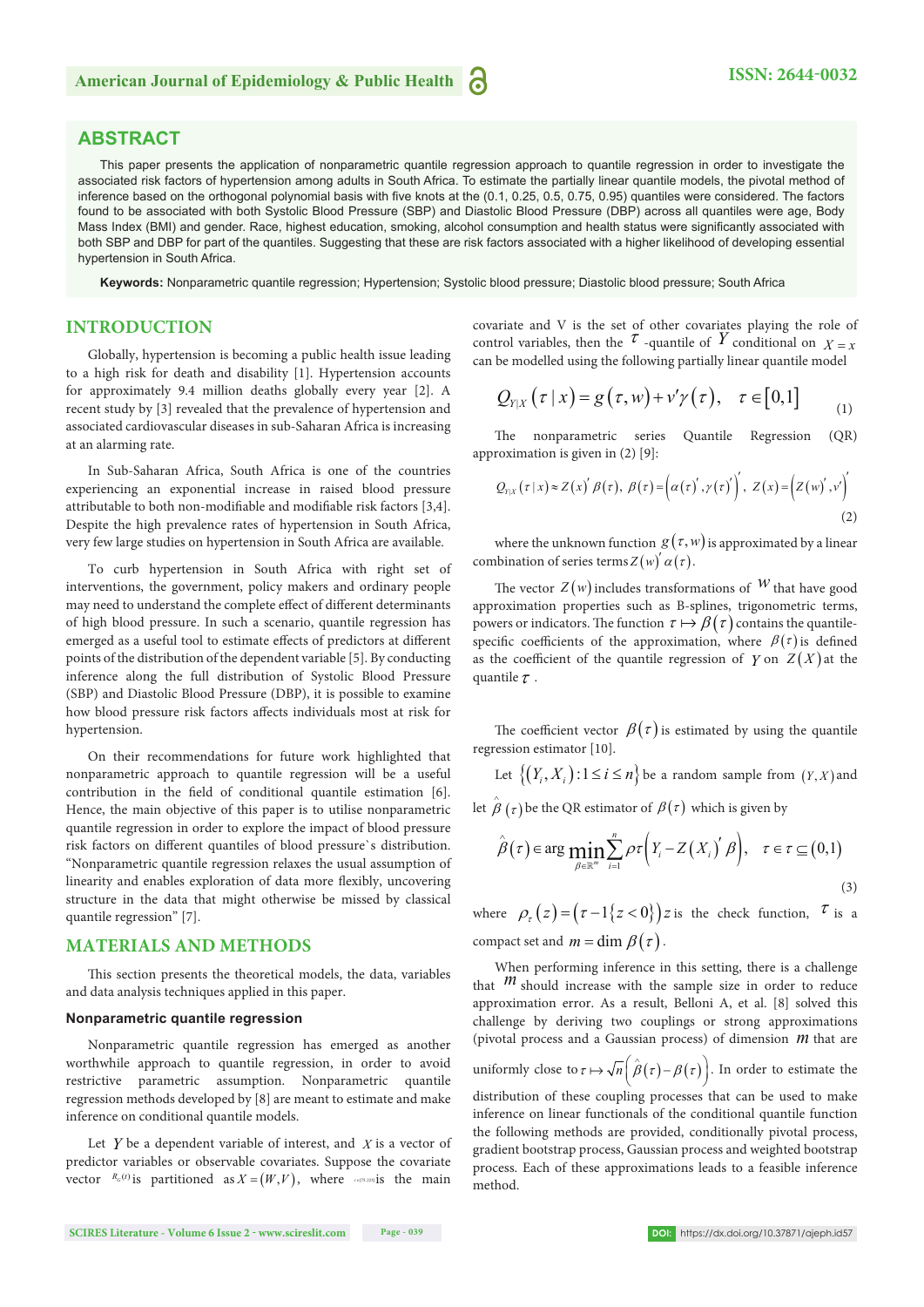# **American Journal of Epidemiology & Public Health**

### **Regularity conditions**

In the nonparametric QR series framework, the entire model can change with  $n$ , as a result Belloni A, et al. [8] used a set of sufficient conditions known as condition S to generate data as  $n \rightarrow \infty$  and  $m = m(n) \rightarrow \infty$ .

## **Condition S**

**S.1** The data  $D_n = \left\{ \left( Y_i, X'_i \right)' , 1 \le i \le n \right\}$  are an *i.i.d.* sequence of real  $(1+d)$  - vectors, and  $Z_1 = Z(X_i)$  is a real *m* - vector for  $i = 1, ..., n$ .

**S.2** The conditional density of the response variable  $f_{Y|X}(y|x)$  is bounded above by  $\overline{f}$  and its derivative in *y* is bounded above by  $\overline{f}'$ , uniformly in the arguments *y* and  $x \in \gamma$ and in *n*; moreover,  $f_{Y|X}(Q_{Y|X}(\tau | x)| x)$  is bounded away from zero uniformly for all arguments  $u \in U$  ,  $x \in \chi$  , and  $n$ .

**S.3** For every  $m$ , the eigenvalues of the Gram matrix  $\sum_{m}$  $E\left[ZZ^{\prime}\right]$  are bounded from above and away from zero, uniformly in *n* .

**S.4** The norm of the series terms obeys  $\max_{i \le n} || Z_i || \le \zeta(m, d, n) := \zeta_m$ 

**S.5** The approximation error term  $R(X, U)$  is such that

$$
\sup\nolimits_{x\in \chi, u\in U}|R(x,u)| \leq m^{-k}\cdot
$$

#### **Pivotal inference method**

The pivotal analytical method is based on the pivotal coupling process. The pivotal method is defined in [8] as follows:

Suppose 
$$
\hat{J}_m(u)
$$
 denote the estimator of  $J_m(u)$ 

where

$$
\hat{J}_m(u) = \frac{1}{2h_n} E_n \left[ 1 \left\{ |Y_i - Z'_i \stackrel{\wedge}{\beta}(u) | \leq h_n \right\} . Z_i Z'_i \right]
$$
\n(4)

with bandwidth  $h_n$  obeying  $h_n = o(1)$  and

$$
h_n \sqrt{m} \log^{3/2} n = o(1)
$$
  
Under Condition S,  $m^{-k+1/2} \log^{3/2} n = o(1)$ , and

$$
\mathcal{G}_m^2 m^2 \log^4 n = o\left(nh_n\right),
$$
 the feasible pivotal process  

$$
\mathcal{J}_m^{-1}\left(.\right)U_n^*\left(.\right)
$$
 correctly approximates a copy 
$$
\mathcal{J}_m^{-1}\left(.\right)U_n^*\left(.\right)
$$
 of

the pivotal process defined in the following Theorem:

$$
\hat{J}_m^{-1}(u)U_n^*(u) = J_m^{-1}(u)U_n^*(u) + r_n(u)
$$
\n(5)

where

$$
U_n^*(u) := \frac{1}{\sqrt{n}} \sum_{i=1}^n Z_i \left( u - 1 \{ U_i^* \le u \} \right)
$$
\n
$$
U_i^* = U_i^* \tag{6}
$$

 $U_1^*, \ldots, U_{\mathbf{Z}^n}^*$  are  $\mathbf{Z}^i$  *ii.d.* Uniform (0,1), independently distributed of  $Z_1^n, \ldots, Z_n^n$ , and

$$
\sup_{u \in U} \|r_n(u)\| \leq P \sqrt{\frac{\zeta_m^2 m^2 \log^2 n}{nh_n}} + m^{-k+1/2} \sqrt{\log n} + h_n \sqrt{m \log n} = o(1/\log n)
$$
\n(7)

#### **Data analysis**

To illustrate nonparametric quantile regression inference with an empirical application, wave 4 secondary data obtained in year 2014-2015 from the South African National Income Dynamics Study database was utilised. Respondents aged 18 and above sampled across South Africa's nine provinces were included ( $n = 18.205$ ). The study variables are Systolic Blood Pressure (SBP) and Diastolic Blood Pressure (DBP) as the response variables; the predictors are age, Body Mass Index (BMI), gender, race, highest education, exercises, smoking, alcohol consumption, depression and health status. SBP, DBP and the risk factors considered in the study were assessed by using the National Income Dynamics Study Wave 4 (2014/2015) Adult Questionnaire.

The R package "quantreg.nonpar" developed by Lipsitz M, et al. [9] will be used to perform uniform nonparametric estimation and inference on linear functionals of the systolic blood pressure and diastolic blood pressure conditional quantile functions. The partially linear quantile models shall use the empirical specification presented in equation (1).

Where  $Y =$  diastolic blood pressure or systolic blood pressure.

 $W =$  is the key covariate.

 $V =$  is a vector of control variables.

To estimate the partially linear quantile models, the pivotal method of inference based on the orthogonal polynomial basis with five knots at the  $(0.1, 0.25, 0.5, 0.75, 0.95)$  quantiles were considered. The empirical results are reported in tables 1-4.

#### **RESULTS AND DISCUSSION**

This section presents the empirical results of the study. Also, interpretation of the results is given in this section.

Table 1 shows the breakdown of the sample by gender, race, age and highest education. It can be seen that 7.556 (41.5%) of the respondents were males and 10.649 (58.5%) were females. Most of the participants were African and they were 15.040 (82.6%) and the least number of participants were Asian/Indian and they were 164 (0.9%). Concerning, the age distribution, 7.504 (41.2%) were between 18-29 years, followed by the 50 years and above age group who were 4.268  $(23.4\%)$ . The least number of participants by age were  $2.630$   $(14.4\%)$ and they were aged between 40 to 49 years.

In terms of highest education attained, the no schooling were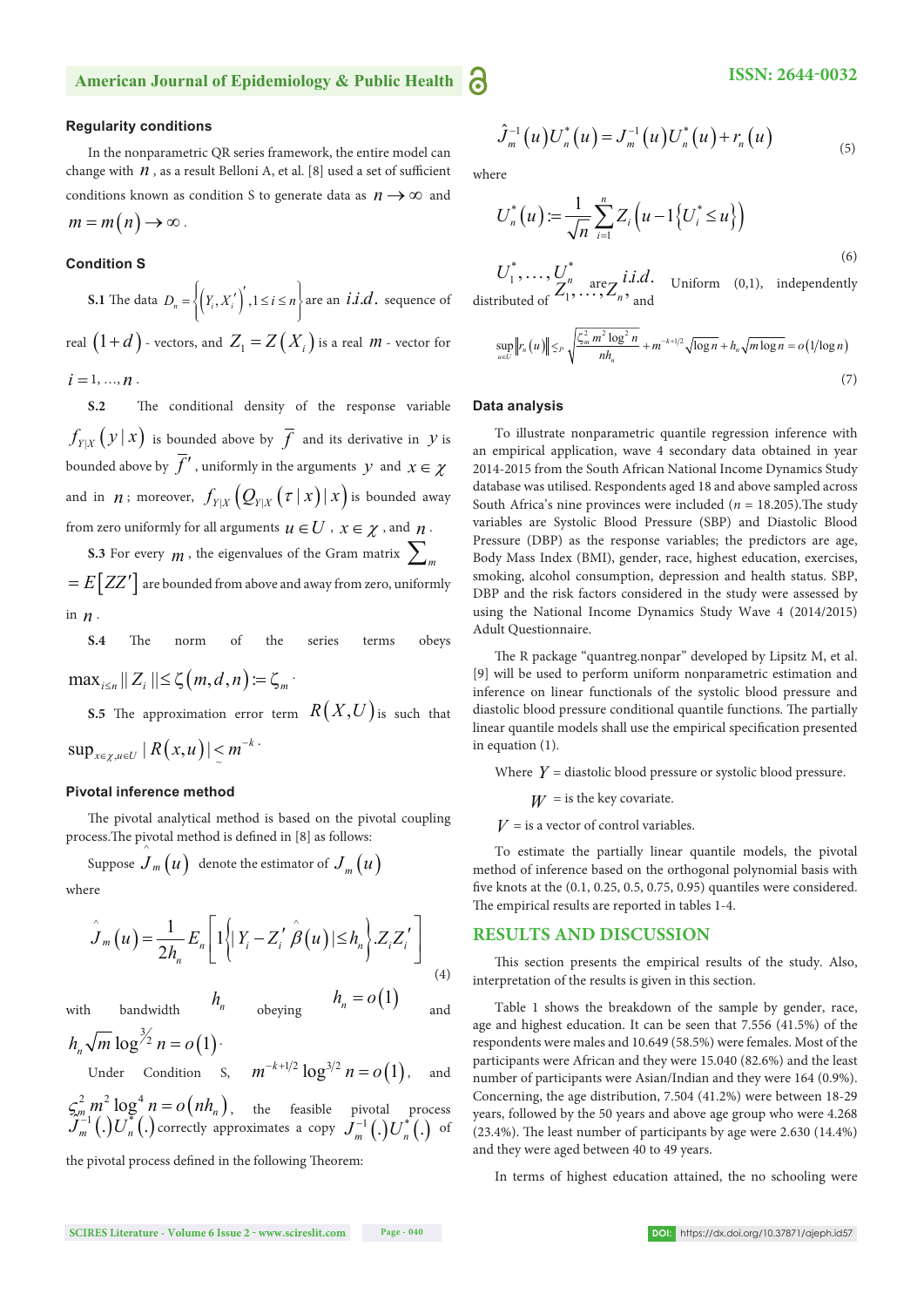693 (3.8%), Grade R to 11 were 12 236 (67.2%), Grade 12 were 5 217  $(28.7%)$  and the remaining 59  $(0.3%)$  had a certificate, diploma or degree.

Table 2 presents the profile of the respondents according to their lifestyle characteristics. It is apparent from table 4 that very few respondents 2.414 (13.3%) do exercise three or more times a week. Majority of respondents 13.967 (76.7%) indicated that they do not

| Table 1: Demographic characteristics. |                            |              |            |  |
|---------------------------------------|----------------------------|--------------|------------|--|
| <b>Characteristic</b>                 | Category                   | $\mathsf{n}$ | Percentage |  |
| Gender                                | Male                       | 7.556        | 41.5%      |  |
|                                       | Female                     | 10.649       | 58.5%      |  |
| Race                                  | African                    | 15.040       | 82.6%      |  |
|                                       | Colored                    | 2.603        | 14.3%      |  |
|                                       | Asian/Indian               | 164          | 0.9%       |  |
|                                       | White                      | 398          | 2.2%       |  |
|                                       | 18-29 years                | 7.504        | 41.2%      |  |
|                                       | 30-39 years                | 3.803        | 20.9%      |  |
| Age                                   | 40-49 years                | 2.630        | 14.4%      |  |
|                                       | 50 and above years         | 4.268        | 23.4%      |  |
| <b>Highest Education</b>              | No Schooling               | 693          | 3.8%       |  |
|                                       | Grade R to 11              | 12.236       | 67.2%      |  |
|                                       | Grade 12                   | 5.217        | 28.7%      |  |
|                                       | Certificate/Diploma/Degree | 59           | 0.3%       |  |

exercise. A total of 3.750 (20.6%) participants do smoke whilst 14.455 (79.4%) did not smoke.

The study findings illustrate that 12.538 (68.9%) respondents never drank alcohol whilst only 182 (1%) drank alcohol between 5 to 7 days a week. Respondents were asked to indicate the number of times in a week they are likely to suffer from depression. 9.960 (54.7%) respondents revealed that they rarely suffer from depression and only 472 (2.6%) indicated that they are likely to be affected by depression between 5 to 7 days a week.

The study also considered health status, debt status and wealth status as possible risk factors of raised blood pressure. It can be seen from the results in table 4 that 12.035 (66.1%) of the study participants do suffer from 1 or more health conditions whilst 6.170 (33.9%) suffer from no health conditions. Regarding debt status, it is shown that 12.609 (69.3%) respondents have no debt whereas 5.596 (30.7%) do have some debt. Last but not least, 3.683 (20.2%) of the total participants pointed out that they do not own any asset or gadget whilst 14.522 (79.8%) revealed that they do own an asset or gadget.

It is evident in table 4 that, 2.761 (15.2%) of the total respondents had high SBP (more than 140 mmHg) and 3.530 (19.4%) participants had abnormal DBP (more than 90 mmHg). Last but not least, 4.114 (22.6%) study participants were overweight (25-29.9  $\text{kg/m}^2$ ) and 5.222 (28.7%) were obese, thus 30  $\text{kg/m}^2$  and above.

|                                 |                                                      | $\mathbf n$ | Percentage |
|---------------------------------|------------------------------------------------------|-------------|------------|
|                                 | Never/Less than once a week                          | 13.967      | 76.7%      |
| <b>Exercises</b>                | Once or Twice a week                                 | 1.824       | 10.0%      |
|                                 | Three or more times a week                           | 2.414       | 13.3%      |
|                                 | Yes                                                  | 3.750       | 20.6%      |
| <b>Smoking</b>                  | <b>No</b>                                            | 14.455      | 79.4%      |
|                                 | Never drank or no longer drink alcohol               | 12.538      | 68.9%      |
|                                 | Drink very rarely or Less than once a week           | 3.768       | 20.7%      |
| <b>Alcohol Consumption</b>      | Drink between 3 to 4 days a week                     | 1.717       | 9.4%       |
|                                 | Drink between 5 to 7 days a week                     | 182         | 1.0%       |
|                                 | Rarely or none of the time (Less than 1 day)         | 9.960       | 54.7%      |
|                                 | Some or Little of the time (1-2 days)                | 5.737       | 31.5%      |
| <b>Depression</b>               | Occasionally or a moderate amount of time (3-4 days) | 2.036       | 11.2%      |
|                                 | All of the time (5-7 days)                           | 472         | 2.6%       |
| <b>Health Status</b>            | Suffering from no condition                          | 6.170       | 33.9%      |
|                                 | Suffering from 1 or more conditions                  | 12.035      | 66.1%      |
| <b>Debt Status</b>              | No Debt                                              | 12.609      | 69.3%      |
|                                 | Have Debt                                            | 5.596       | 30.7%      |
| <b>Wealth Status</b>            | No asset/gadget                                      | 3.683       | 20.2%      |
|                                 | Own asset/gadget                                     | 14.522      | 79.8%      |
|                                 | Normal (Less than 120)                               | 10.295      | 56.6%      |
|                                 | Pre-Hypertension (120-139)                           | 5.149       | 28.3%      |
| <b>Systolic Blood Pressure</b>  | High Blood Pressure Stage 1 (140-159)                | 1.830       | 10.1%      |
|                                 | High Blood Pressure Stage 2 (160 or higher)          | 588         | 3.2%       |
|                                 | Hypertensive Crisis (Higher than 180)                | 343         | 1.9%       |
|                                 | Normal (Less than 80)                                | 10.143      | 55.7%      |
|                                 | Pre-Hypertension (80-89)                             | 4.532       | 24.9%      |
| <b>Diastolic Blood Pressure</b> | High Blood Pressure Stage 1 (90-99)                  | 2.201       | 12.1%      |
|                                 | High Blood Pressure Stage 2 (100 or higher)          | 891         | 4.9%       |
|                                 | Hypertensive Crisis (Higher than 110)                | 438         | 2.4%       |
|                                 | Underweight (< 18.50)                                | 1.177       | 6.5%       |
| <b>Body Mass Index</b>          | Healthy (18.50-24.99)                                | 7.692       | 42.3%      |
|                                 | Overweight (25.00-29.99)                             | 4.114       | 22.6%      |
|                                 | Obese (30.00-34.99)                                  | 2.823       | 15.5%      |
|                                 | Very Obese (35.00-39.99)                             | 1.514       | 8.3%       |
|                                 | Morbidly Obese (40.00)                               | 885         | 4.9%       |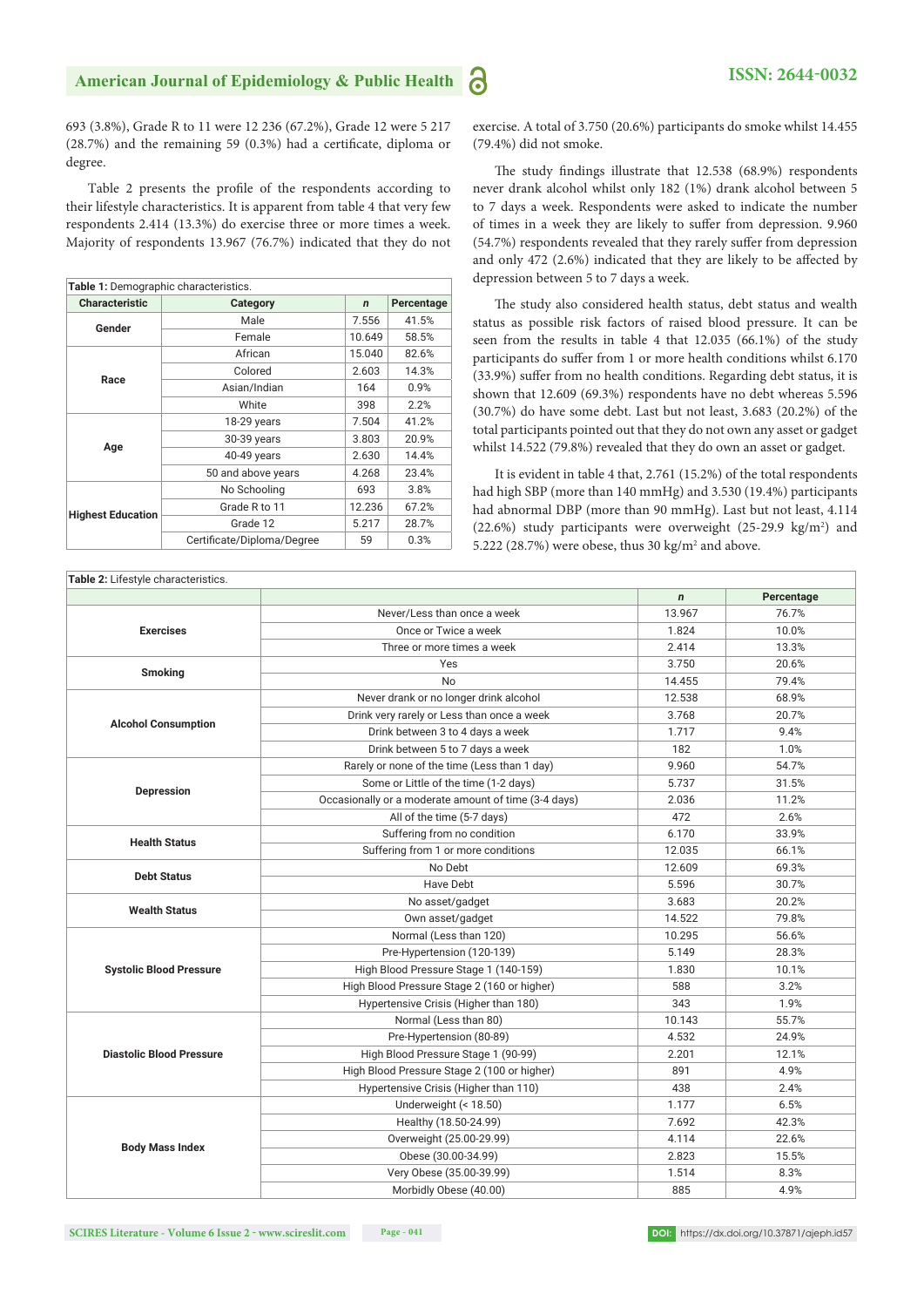# American Journal of Epidemiology & Public Health **3 ISSN: 2644-0032**

Table 3 shows the point estimates and the uniform confidence intervals in parentheses for each SBP`s risk factor. According to Belloni, et al. [9], point estimates denote the average derivative of the conditional quantile function with respect to the key covariate of interest. It is apparent from this table that age and BMI indicate statistically significant positive effects on all quantiles of the SBP distribution as revealed by the 95% uniform confidence intervals which does not include zero. These findings suggest that the proportion of South African adults suffering from high blood pressure is likely to rise due to an increase in age and BMI. These results are consistent with those of  $[11]$ , that the risk of suffering from hypertension increases as one gets older possibly because of the effects of aging which include loss of blood vessel flexibility and increased sensitivity to salt and other dietary factors. With regard to BMI, the study results confirms with other research that BMI is significantly associated with hypertension [12] and individuals who are overweight and obese are at high risk of developing high blood pressure [13].

Race had a positive significant influence across all quantiles except the 95<sup>th</sup> quantile implying that the hypertension prevalence is likely to decrease among black Africans than other ethnic groups. This finding is in contrast to that one of  $[11]$ , that black Africans are more likely to develop hypertension than Whites and Asians/Indians due to a combination of genetic, dietary and lifestyle factors.

Gender was found to be negatively associated with SBP across all quantiles. This finding indicates that raised SBP is likely to increase more in males than females, confirming previous research that suggest

that prevalence of hypertension is higher in males than females until after menopause [14]. According to Stibich [11], more females are likely to develop hypertension after menopause because of the decline in the protective effect of oestrogen.

 Highest level of education attained was also negatively associated with SBP across all quantiles except the 10<sup>th</sup> quantile, suggesting that participants with low levels of education are more prone to hypertension as compared to individuals with tertiary education. This finding in this study mirror those of the previous studies that have observed that less educated subjects have higher prevalence of hypertension than medium-high subjects [15]. Smoking had a negatively significant effect only on the 75<sup>th</sup> quantile of SBP suggesting that respondents who smoke are more liable to suffer from high SBP than who do not smoke a finding that is in line with previous research that smoking increases blood pressure acutely and increases the risk of renovascular, malignant, and masked hypertension [16].

Another interesting finding of this study was that health status was found to negatively affect the lower quantiles ( $10<sup>th</sup>$  and  $25<sup>th</sup>$ ) as well as positively influence the upper quantiles (95<sup>th</sup>) of SBP suggesting some mixed results. Alcohol consumption, depression and exercises did not present statistically significant relations with SBP across all quantiles (i.e.  $\tau \in \{0.10, 0.25, 0.50, 0.75, 0.95\}$ ). It seems possible that these results are due to very few participants who indicated that they consume alcohol regularly i.e. 3 days or more per week (10.4%), suffer from depression occasionally or all the time (13.8%) and exercises regularly i.e. 3 or more times a week (13.3%) respectively.

| Table 3: Uniform nonparametric quantile regression estimates and 95% confidence intervals for SBP`s risk factors. |                       |                       |                        |                        |                        |
|-------------------------------------------------------------------------------------------------------------------|-----------------------|-----------------------|------------------------|------------------------|------------------------|
|                                                                                                                   | Q(0.10)               | Q(0.25)               | Q(0.50)                | Q(0.75)                | Q(0.95)                |
| Age                                                                                                               | 0.29(0.17,0.41)       | 0.33(0.23, 0.44)      | 0.51(0.40, 0.61)       | 0.70(0.58, 0.83)       | 1.12(0.86, 1.37)       |
| <b>BMI</b>                                                                                                        | 0.59(0.52, 0.67)      | 0.61(0.54, 0.68)      | 0.59(0.51, 0.67)       | 0.59(0.49, 0.69)       | 0.64(0.43, 0.85)       |
| Gender                                                                                                            | $-8.97(-10.06,-7.89)$ | $-9.63(-10.62,-8.64)$ | $-10.72(-11.70,-9.75)$ | $-10.65(-11.81,-9.48)$ | $-10.35(-12.82,-7.88)$ |
| Race                                                                                                              | 1.58(0.79, 2.36)      | 2.27(1.60, 2.94)      | 2.53(1.73, 3.34)       | 2.07(0.96, 3.12)       | $1.21(-1.86, 4.27)$    |
| <b>Highest Education</b>                                                                                          | $-0.50(-1.39, 0.39)$  | $-1.31(-2.13,-0.49)$  | $-2.39(-3.47-1.32)$    | $-3.07(-4.30,-1.84)$   | $-5.30(-7.71,-2.89)$   |
| <b>Exercises</b>                                                                                                  | $-0.87(-2.50, 0.76)$  | $-0.29(-1.75, 1.17)$  | $-0.66(-2.18, 0.85)$   | $-1.53(-3.36, 0.30)$   | $0.69(-3.03, 4.41)$    |
| <b>Smoking</b>                                                                                                    | $-0.14(-1.51, 1.22)$  | $-0.40(-1.61, 0.82)$  | $-0.67(-1.92, 0.57)$   | $-2.13(-3.68,-0.57)$   | $-2.68(-5.58, 0.22)$   |
| <b>Alcohol Consumption</b>                                                                                        | $0.05(-0.43, 0.53)$   | $0.20(-0.23, 0.64)$   | $0.27(-0.17,0.71)$     | $0.40(-0.16, 0.97)$    | $0.67(-0.53, 1.87)$    |
| <b>Depression</b>                                                                                                 | $-0.47(-1.18, 0.24)$  | $-0.46(-1.11, 0.18)$  | $-0.38(-1.07, 0.31)$   | $-0.29(-1.16, 0.59)$   | $0.17(-1.68, 2.01)$    |
| <b>Health Status</b>                                                                                              | $-0.96(-1.79,-0.13)$  | $-0.83(-1.60,-0.05)$  | $-0.21(-1,01,0.59)$    | $-0.07(-1.07, 0.92)$   | 2.12(0.03, 4.20)       |

| Table 4: Uniform nonparametric quantile regression estimates and 95% confidence intervals for DBP's risk factors. |                      |                      |                      |                      |                      |
|-------------------------------------------------------------------------------------------------------------------|----------------------|----------------------|----------------------|----------------------|----------------------|
|                                                                                                                   | Q(0.10)              | Q(0.25)              | Q(0.50)              | Q(0.75)              | Q(0.95)              |
| Age                                                                                                               | 0.23(0.13, 0.33)     | 0.27(0.18, 0.36)     | 0.31(0.22, 0.39)     | 0.38(0.29, 0.48)     | 0.52(0.32, 0.71)     |
| BMI                                                                                                               | 0.51(0.44, 0.57)     | 0.52(0.46, 0.58)     | 0.51(0.46, 0.57)     | 0.52(0.45, 0.59)     | 0.56(0.44, 0.68)     |
| Gender                                                                                                            | $-2.22(-3.05,-1.39)$ | $-2.37(-3.03,-1.70)$ | $-2.84(-3.51,-2.18)$ | $-2.44(-3.21,-1.67)$ | $-1.96(-3.45,-0.46)$ |
| Race                                                                                                              | 0.71(0.13, 1.28)     | 0.89(0.43, 1.34)     | 0.56(0.04, 1.07)     | $0.22(-0.44, 0.88)$  | $0.59(-1.78, 2.97)$  |
| <b>Highest Education</b>                                                                                          | $-0.13(-0.90, 0.63)$ | $-0.34(-0.97, 0.28)$ | $-0.44(-1.12,0.23)$  | $-0.72(-1.46,-0.02)$ | $-1.15(-3.12, 0.83)$ |
| <b>Exercises</b>                                                                                                  | $-0.44(-1.75, 0.86)$ | $-0.48(-1.67, 0.70)$ | $0.02(-1.16, 1.21)$  | $-0.41(-1.68, 0.87)$ | $-0.58(-3.19, 2.04)$ |
| <b>Smoking</b>                                                                                                    | $-0.37(-1.40, 0.65)$ | $-0.77(-1.65, 0.11)$ | $-0.97(-1.84,-0.09)$ | $-1.95(-3.02,-0.89)$ | $-2.62(-4.58,-0.67)$ |
| <b>Alcohol Consumption</b>                                                                                        | $0.26(-0.17,0.68)$   | 0.39(0.04, 0.75)     | 0.49(0.12, 0.85)     | 0.83(0.41, 1.24)     | 0.97(0.13, 1.81)     |
| Depression                                                                                                        | $0.17(-0.41, 0.74)$  | $-0.11(-0.60, 0.38)$ | $0.02(-0.49, 0.53)$  | $-0.05(-0.66, 0.56)$ | $-0.43(-1.63, 0.78)$ |
| <b>Health Status</b>                                                                                              | $-0.04(-0.74, 0.66)$ | $-0.12(-0.74, 0.49)$ | $0.2(-0.38, 0.81)$   | $0.50(-0.21, 1.21)$  | 2.02(0.63,3.40)      |

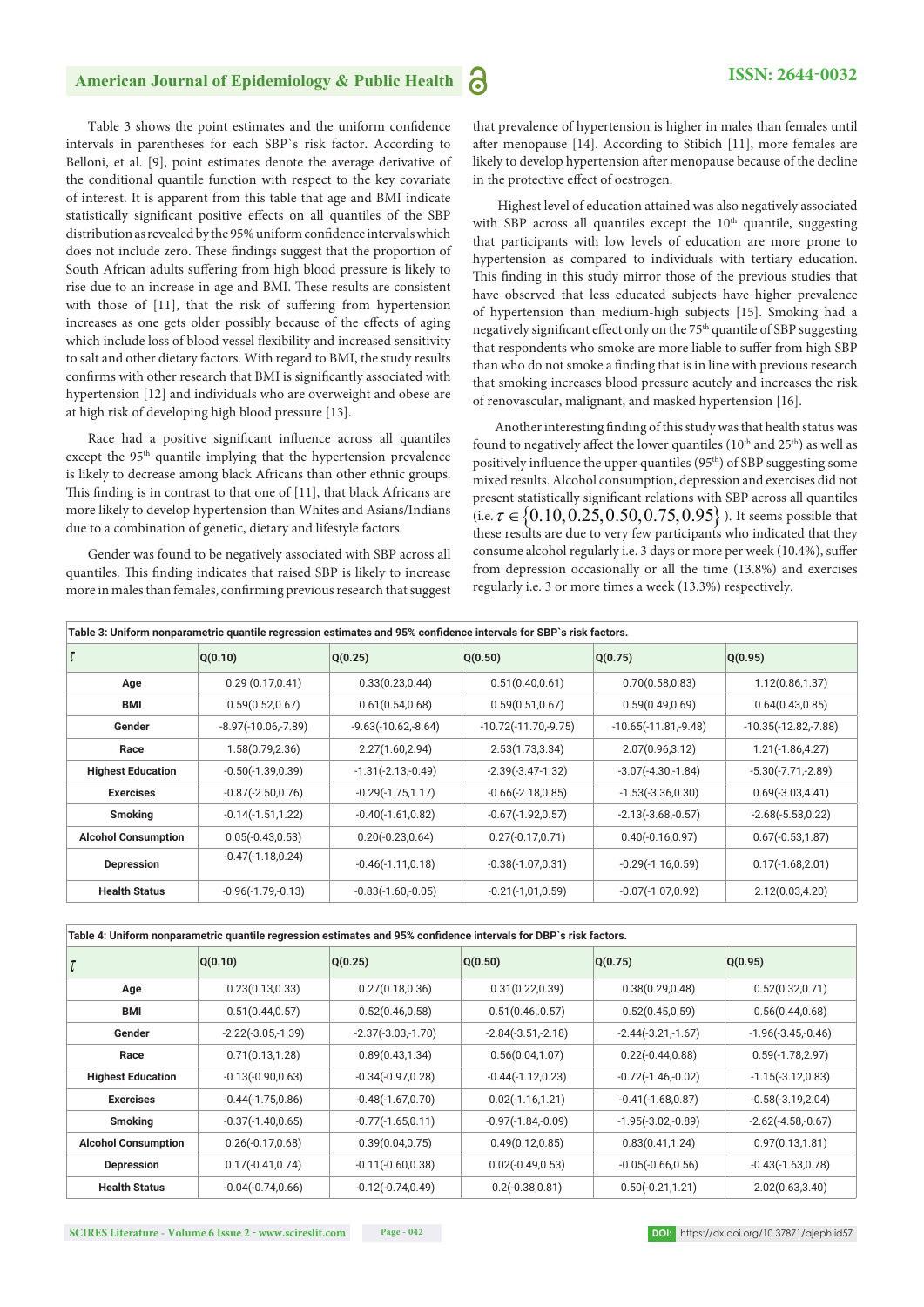# American Journal of Epidemiology & Public Health **3 ISSN: 2644-0032**

Table 4 presents the regression coefficients and the uniform confidence intervals in parentheses for DBP`s risk factors. The results reveals some similarities and differences in the role of predictors at different conditional distribution points of DBP as compared to SBP. Similarly to SBP, age, BMI and gender presented statistically significant relations with DBP across all quantiles whilst exercises and depression did not influence DBP across all quantiles. Also, health status was found to present a statistically significant effect on the 95<sup>th</sup> quantile of DBP`s distribution.

In contrast to the results found on SBP, highest education had an influence on the 75<sup>th</sup> quantile of DBP only. With regard to smoking, it was found to have a negative effect on the middle and upper quantiles of DBP. Race presented statistically significant positive relations with DBP`s median and lower quantiles.

Surprisingly, alcohol consumption was positively associated with DBP across all quantiles except the  $10<sup>th</sup>$  quantile, implying that participants who do not drink alcohol are less liable to suffer from hypertension than those who drink regularly. These results match those observed in earlier epidemiological, preclinical and clinical studies which have revealed an association between high alcohol consumption and hypertension [17].

## **CONCLUSION**

In an attempt to complement the results achieved using the Bayesian approach presented in a previous study by the same author [18], a nonparametric quantile regression approach was conducted as another approach of quantile regression meant to relax the parametric distribution assumption. To estimate the partially linear quantile models, the pivotal method of inference based on the orthogonal polynomial basis with five knots at the  $(0.1, 0.25, 0.5, 0.75, 0.95)$ quantiles was considered. The R package "quantreg.nonpar" was used to estimate and make inference on SBP`s and DBP`s conditional quantile functions.

The factors found to be associated with both SBP and DBP across all quantiles were age, BMI and gender. Race, highest education, smoking, alcohol consumption and health status were significantly associated with both SBP and DBP for part of the quantiles. Suggesting that these risk factors are associated with a higher likelihood of developing essential hypertension.

Comparing Bayesian Quantile regression estimates [18], against the nonparametric quantile regression results presented in this paper, diverse marginal effects (in magnitudes) of each risk factor on different SBP and DBP quantiles are evident. However, the range of the nonparametric quantile regression uniform confidence intervals are wider than the Bayesian credible intervals implying that Bayesian interval estimation produce results with a better precision.

# **ACKNOWLEDGEMENT**

The authors are quite grateful to the research team of the South African National Income Dynamics Study 2014-2015 (NIDS) for their permission to use their data.

# **ETHICAL CONSIDERATION**

The South African National Income Dynamics Survey was conducted after ethical approval was granted by the University of Cape Town, Faculty of Commerce Ethics Committee. Informed consent was also obtained from each study participant.

# **REFERENCES**

- 1. Campbell NR, Lackland DT, Niebylski ML; World Hypertension League Committee; International Society of Hypertension Executive Committee. High blood pressure: why prevention and control are urgent and important: a 2014 fact sheet from the World Hypertension League and the International Society of Hypertension. J Clin Hypertens (Greenwich). 2014 Aug;16(8):551- 3. doi: 10.1111/jch.12372. Epub 2014 Jul 17. PMID: 25040331; PMCID: PMC8032157.
- 2. Lim SS, Vos T, Flaxman AD, Danaei G, Shibuya K, Adair-Rohani H, Amann M, Anderson HR, Andrews KG, Aryee M, Atkinson C, Bacchus LJ, Bahalim AN, Balakrishnan K, Balmes J, Barker-Collo S, Baxter A, Bell ML, Blore JD, Blyth F, Bonner C, Borges G, Bourne R, Boussinesq M, Brauer M, Brooks P, Bruce NG, Brunekreef B, Bryan-Hancock C, Bucello C, Buchbinder R, Bull F, Burnett RT, Byers TE, Calabria B, Carapetis J, Carnahan E, Chafe Z, Charlson F, Chen H, Chen JS, Cheng AT, Child JC, Cohen A, Colson KE, Cowie BC, Darby S, Darling S, Davis A, Degenhardt L, Dentener F, Des Jarlais DC, Devries K, Dherani M, Ding EL, Dorsey ER, Driscoll T, Edmond K, Ali SE, Engell RE, Erwin PJ, Fahimi S, Falder G, Farzadfar F, Ferrari A, Finucane MM, Flaxman S, Fowkes FG, Freedman G, Freeman MK, Gakidou E, Ghosh S, Giovannucci E, Gmel G, Graham K, Grainger R, Grant B, Gunnell D, Gutierrez HR, Hall W, Hoek HW, Hogan A, Hosgood HD 3rd, Hoy D, Hu H, Hubbell BJ, Hutchings SJ, Ibeanusi SE, Jacklyn GL, Jasrasaria R, Jonas JB, Kan H, Kanis JA, Kassebaum N, Kawakami N, Khang YH, Khatibzadeh S, Khoo JP, Kok C, Laden F, Lalloo R, Lan Q, Lathlean T, Leasher JL, Leigh J, Li Y, Lin JK, Lipshultz SE, London S, Lozano R, Lu Y, Mak J, Malekzadeh R, Mallinger L, Marcenes W, March L, Marks R, Martin R, McGale P, McGrath J, Mehta S, Mensah GA, Merriman TR, Micha R, Michaud C, Mishra V, Mohd Hanafiah K, Mokdad AA, Morawska L, Mozaffarian D, Murphy T, Naghavi M, Neal B, Nelson PK, Nolla JM, Norman R, Olives C, Omer SB, Orchard J, Osborne R, Ostro B, Page A, Pandey KD, Parry CD, Passmore E, Patra J, Pearce N, Pelizzari PM, Petzold M, Phillips MR, Pope D, Pope CA 3rd, Powles J, Rao M, Razavi H, Rehfuess EA, Rehm JT, Ritz B, Rivara FP, Roberts T, Robinson C, Rodriguez-Portales JA, Romieu I, Room R, Rosenfeld LC, Roy A, Rushton L, Salomon JA, Sampson U, Sanchez-Riera L, Sanman E, Sapkota A, Seedat S, Shi P, Shield K, Shivakoti R, Singh GM, Sleet DA, Smith E, Smith KR, Stapelberg NJ, Steenland K, Stöckl H, Stovner LJ, Straif K, Straney L, Thurston GD, Tran JH, Van Dingenen R, van Donkelaar A, Veerman JL, Vijayakumar L, Weintraub R, Weissman MM, White RA, Whiteford H, Wiersma ST, Wilkinson JD, Williams HC, Williams W, Wilson N, Woolf AD, Yip P, Zielinski JM, Lopez AD, Murray CJ, Ezzati M, AlMazroa MA, Memish ZA. A comparative risk assessment of burden of disease and injury attributable to 67 risk factors and risk factor clusters in 21 regions, 1990-2010: a systematic analysis for the Global Burden of Disease Study 2010. Lancet. 2012 Dec 15;380(9859):2224-60. doi: 10.1016/S0140- 6736(12)61766-8. Erratum in: Lancet. 2013 Apr 13;381(9874):1276. Erratum in: Lancet. 2013 Feb 23;381(9867):628. AlMazroa, Mohammad A [added]; Memish, Ziad A [added]. PMID: 23245609; PMCID: PMC4156511.
- 3. Gómez-Olivé FX, Ali SA, Made F, Kyobutungi C, Nonterah E, Micklesfield L, Alberts M, Boua R, Hazelhurst S, Debpuur C, Mashinya F, Dikotope S, Sorgho H, Cook I, Muthuri S, Soo C, Mukomana F, Agongo G, Wandabwa C, Afolabi S, Oduro A, Tinto H, Wagner RG, Haregu T, Wade A, Kahn K, Norris SA, Crowther NJ, Tollman S, Sankoh O, Ramsay M; AWI-Gen and the H3Africa Consortium. Regional and Sex Differences in the Prevalence and Awareness of Hypertension: An H3Africa AWI-Gen Study Across 6 Sites in Sub-Saharan Africa. Glob Heart. 2017 Jun;12(2):81-90. doi: 10.1016/j.gheart.2017.01.007. Epub 2017 Mar 13. PMID: 28302553; PMCID: PMC5967381.
- 4. Kuhudzai AG, Van Hal G, Van Dongen S, Hoque ME. Modelling of South African hypertension: Application of panel quantile regression. IJERPH. 2022 May 10;19(10):5802. doi: 10.3390/ijerph19105802.
- 5. Koenker R, Hallock KF. Quantile regression. Journal of Economic Perspectives. 2001 Nov;15(4):143-156. https://bit.ly/3MIHsAw
- 6. Smith LB, Fuentes M, Gordon-Larsen P, Reich BJ. Quantile Regression for Mixed Models with an Application to Examine Blood Pressure Trends in China. Ann Appl Stat. 2015 Sep;9(3):1226-1246. doi: 10.1214/15-AOAS841. Epub 2015 Nov 2. PMID: 28066516; PMCID: PMC5217786.